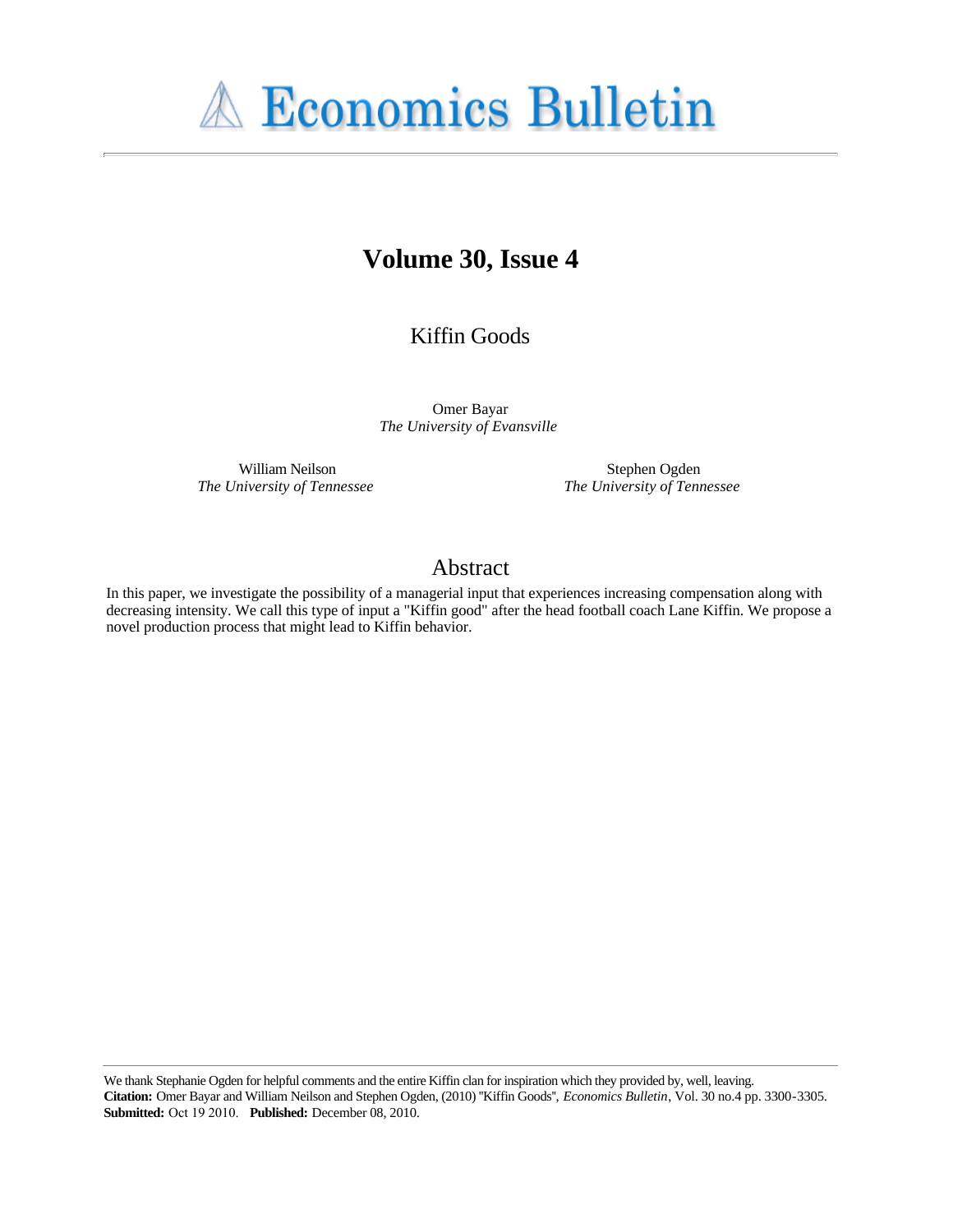#### 1. Introduction

A Giffen good, or, more precisely, Giffen behavior, occurs when an individual's quantity demanded increases when the good's price rises. The existence of Giffen behavior has been confirmed in laboratories using, for example, rats.<sup>1</sup> In this paper we explore the possibility of a similar, counterintuitive correlation on the supply side of the market. In particular, we examine the potential for a Kiffin good, which we define as an input whose compensation increases at the same time that its productivity falls in some sense. The purpose of this paper is to formalize this notion and establish a setting in which such a phenomenon can take place.

The term "Kiffin good" was prompted by the defection of head football coach Lane Kiffin from the University of Tennessee to the University of Southern California. In short, it was an opportunity too good to pass  $up.^2$  The ensuing model, however, is interesting on its own. A profit-maximizing firm hires both labor and management. Labor is paid the market wage, while management's pay is determined by bargaining. What makes the model special is that instead of choosing labor, management chooses the shape of the production function by choosing the intensity of management in production. The production function is also affected by the talent of the employed labor.

When worker talent increases, such as one achieves by moving to a football program with better players, the increase may crowd out the manager's intensity. If the decline in intensity is small enough that it does not outweigh the impact on production of the increased worker talent, total output still rises, and the manager's pay rises along with it. This is a Kiffin good, with the manager's increased compensation accompanied by decreased intensity.

#### 2. The model

Consider the following novel production process. A firm hires both labor  $\ell$ and management  $k^3$  Conditional on k, the production process is given by

<sup>1</sup>But not, unfortunately, for weasels. See Battalio et al. (1991) for an experiment in which rats increase their consumption of quinine when its price rises, and DeGrandpre et al. (1993) for an experiment in which smokers increase their purchases of a brand when its price rises.

<sup>2</sup>Presumably, Coach Kiffin can relate to this.

<sup>&</sup>lt;sup>3</sup>It is, in fact, possible to hire more than one unit of Kiffins.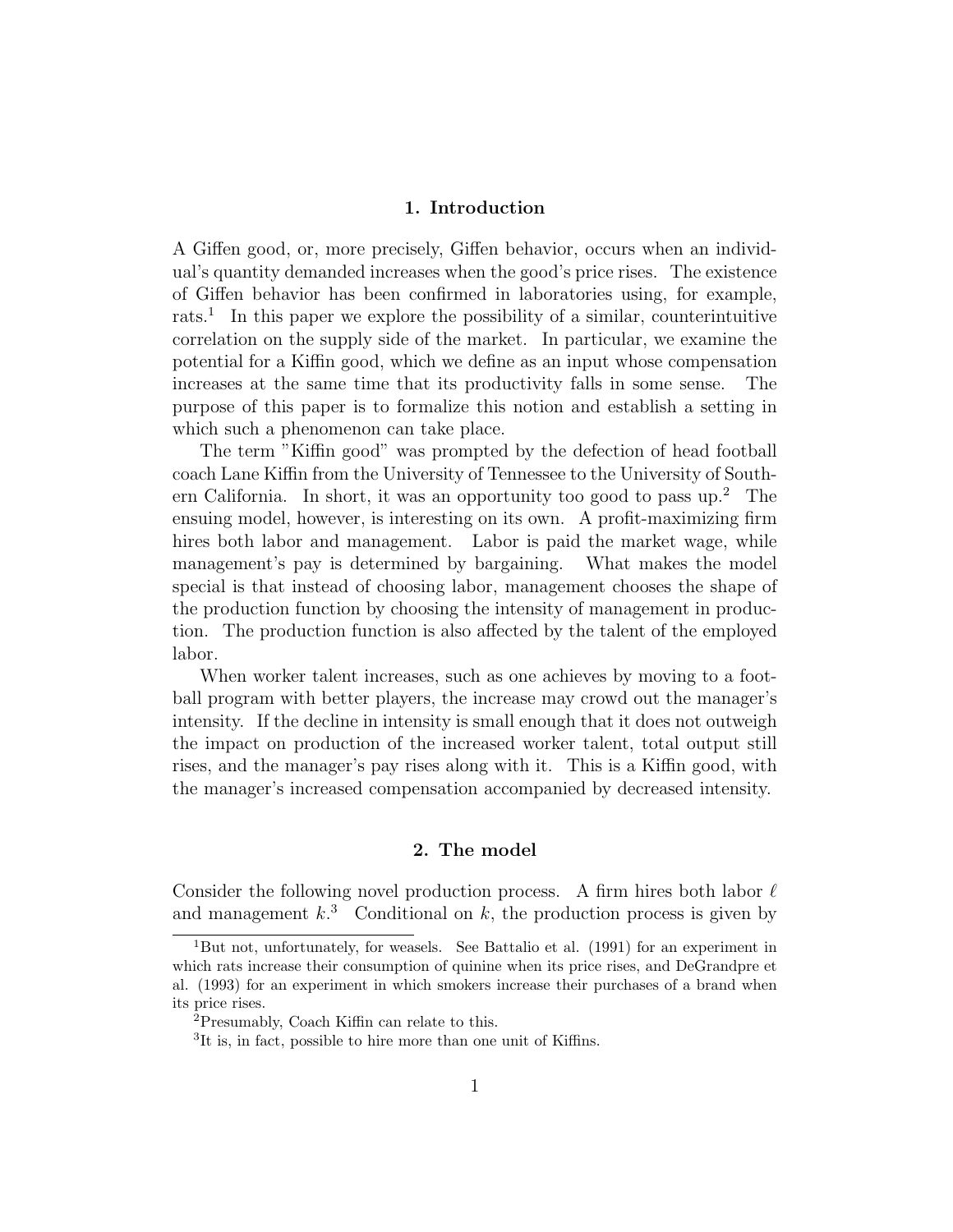the function $4$ 

$$
F(a, i, \ell) = ak^i f(\ell)
$$

where  $a > 0$  captures the talent level of the workforce,  $0 < i < 1$  is referred to as the manager's *intensity*, and  $k > 1$ . Unlike most production problems where i is fixed and k and  $\ell$  are variable, we allow management to choose its own intensity level i after the firm chooses k and  $\ell$ . As with the management input, the firm's selection of the labor input is assumed to be non-strategic to avoid a more complicated leader-follower type two-stage model.

The payment to the manager is determined by a simple contract that divides the profits equally between the firm and the management. Consequently, the manager chooses  $i$  to maximize

$$
\frac{1}{2}\left[ pak^i f(\ell) - w\ell \right] - g(a)c(i)
$$

where w is the wage,  $q(a)c(i)$  is the cost of intensity, and p is the price of output.

The idea behind the function  $q(a)$  is that higher values of a correspond to higher-quality labor or a more demanding work environment, and it may be more or less difficult to maintain intensity when a increases. We know that  $q(a) > 0$ , but its slope is open for debate. We assume that the cost function  $c(i)$  is increasing and sufficiently convex for the second-order condition for a maximum to be satisfied. Within this framework we can formally define a Kiffin good.

Definition 1 Management is a Kiffin good if its compensation increases simultaneously with a reduction in intensity.

The task for this paper is to find conditions under which a Kiffin good exists. To do this we will explore how management's behavior and compensation change as the talent level of its work force increases. The manager's

<sup>&</sup>lt;sup>4</sup>We treat k as exogenous throughout this paper. There are two reasons. One is that the structure we impose on the firm's decision problem is not sufficiently rich to analyze its choice of  $k$  because, in particular, we do not allow its costs to be convex in  $k$ . The other is that we are more concerned with the manager's behavior than the firm's. The primary issue with this assumption is that a firm with a different value of a might choose a different value of k, which would then impact the overall sign of  $di/da$ , which is our derivative of interest. However, holding  $k$  fixed even though  $a$  changes is consistent with a firm hiring an intact management team away from another firm.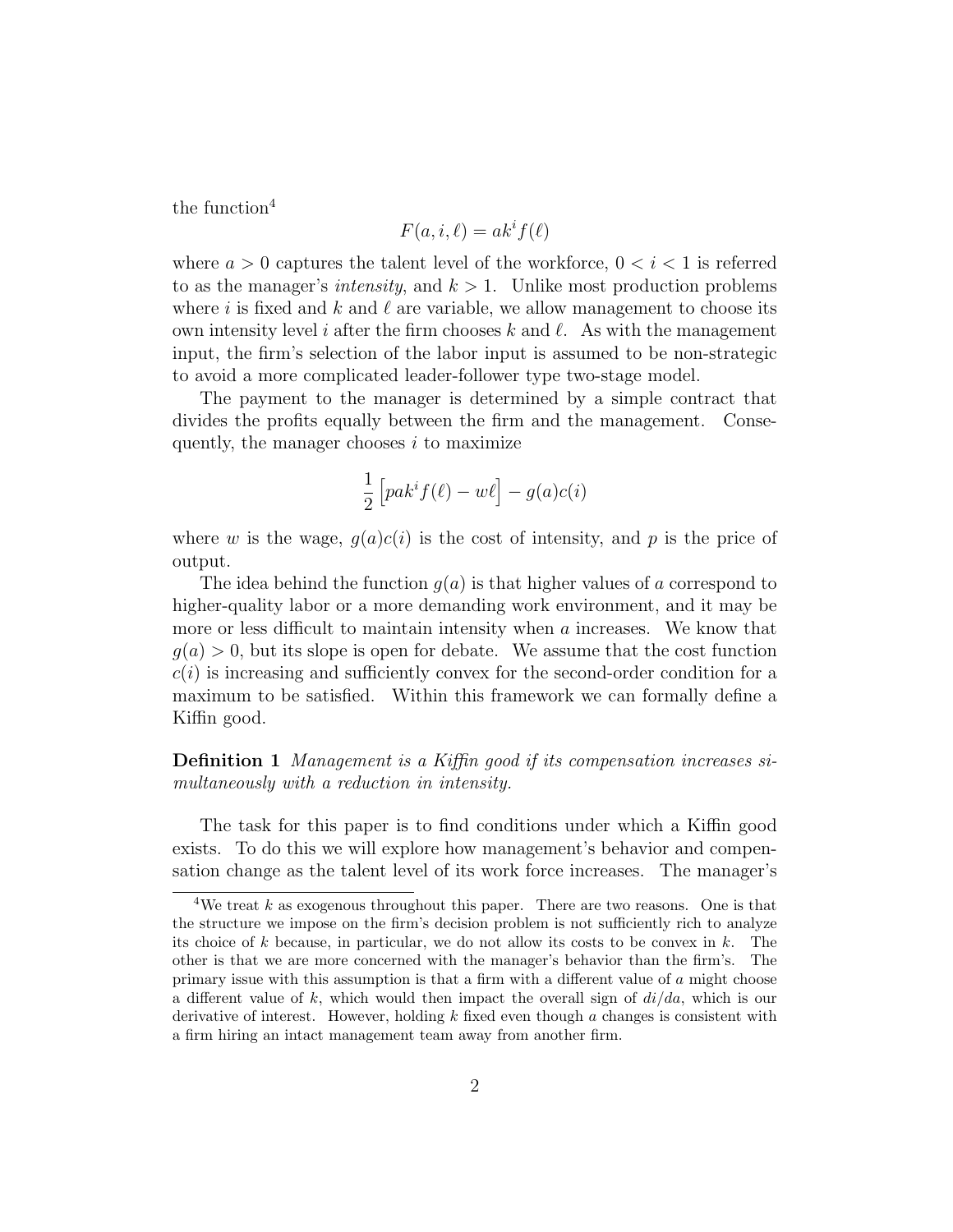first-order condition for a maximum is<sup>5</sup>

$$
\frac{1}{2}pak^{i}\ln k - g(a)c'(i) = 0.
$$
 (1)

We want to see if increases in a crowd out intensity, so find  $di/da$ :

$$
\frac{1}{2}pk^{i}\ln k - g'(a)c'(i) + \frac{di}{da}\left[\frac{1}{2}pak^{i}(\ln k)^{2} - g(a)c''(i)\right] = 0
$$

$$
\frac{di}{da} = -\frac{pk^{i}\ln k - 2g'(a)c'(i)}{pak^{i}(\ln k)^{2} - 2g(a)c''(i)}.
$$

The denominator is negative by the SOC for a maximum, and the numerator is positive if  $g'(a) < 0$ , that is, if it is easier to maintain intensity in a higherexpectation environment. Under both of these conditions,  $di/da > 0$  and there is no crowding out. But, if  $g'$  is sufficiently positive, so that moving to a better environment makes it much more costly to maintain intensity, then there is crowding out.

Now find how pay changes with a. Recall that pay is  $\frac{1}{2}$  [pak<sup>i</sup> – w $\ell$ ], which means that is is sufficient to determine how  $pak<sup>i</sup>$  changes with a.

$$
\frac{d}{da}\left[pak^i\right] ~=~ p k^i + p a k^i \ln k \frac{di}{da}
$$

Note that the first term is positive, and that the second term has the same sign as  $di/da$ . Consequently, if  $di/da$  is positive the world is as it should be, with increased compensation accompanying increased intensity. Our main result follows from the above equation and the following definition.

**Proposition 1** k is a Kiffin good if

$$
-\frac{1}{a\ln k} < \frac{di}{da} < 0.
$$

The basic transmission lane behind a Kiffin good is the following. When the input moves to a more demanding environment its marginal productivity rises, ceteris paribus, because it works with more productive labor. However, the move also increases the cost of maintaining intensity, and the Kiffin good responds by reducing its intensity, thereby reducing its productivity. If the

<sup>&</sup>lt;sup>5</sup>For simplicity, we set  $f(\ell) = 1$ .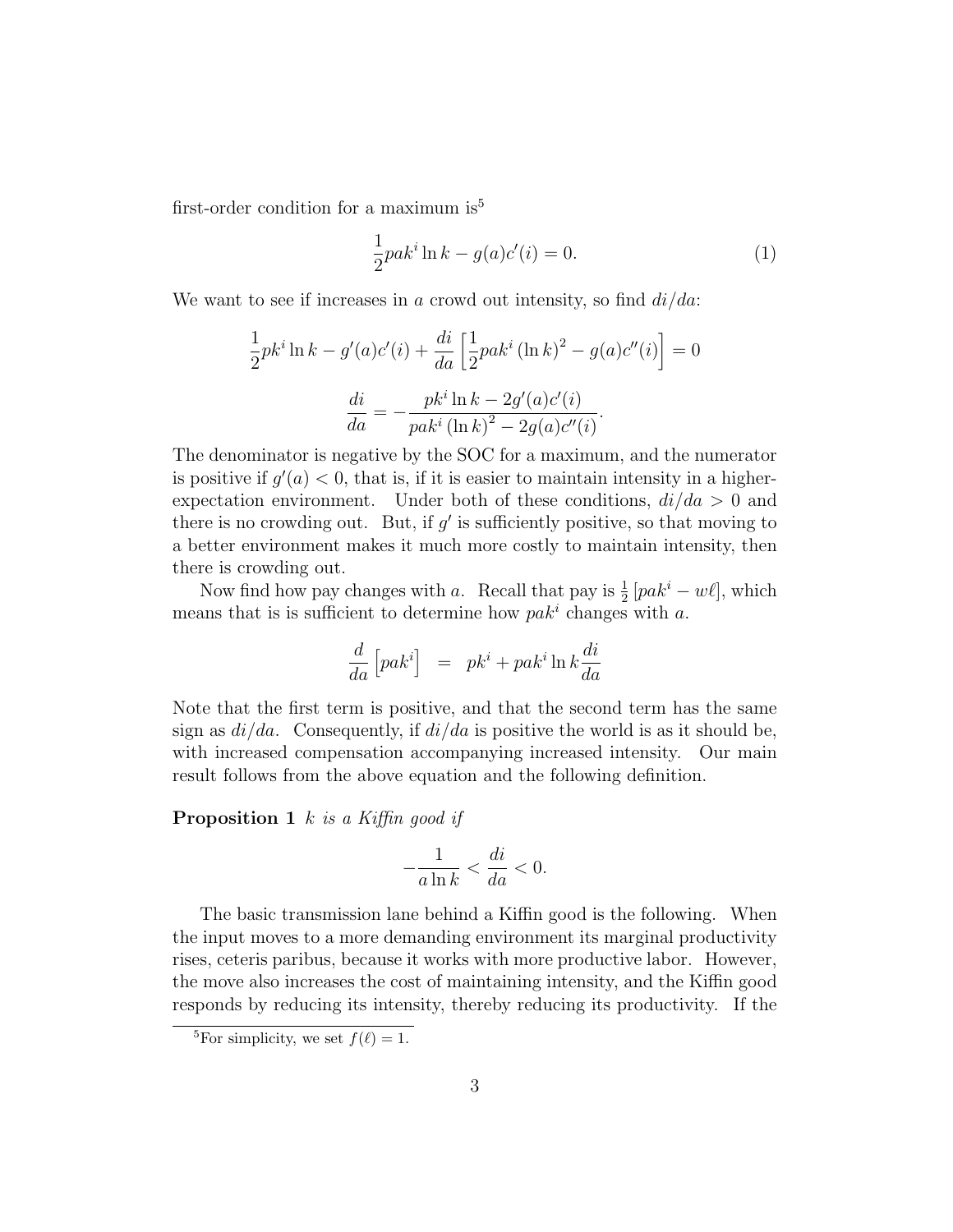impact of the better environment on marginal product outweighs the impact of the decline in intensity, the Kiffin good's compensation rises at the same time that its intensity falls. Essentially, an input is a Kiffin good when work force talent crowds out intensity but not so much that it negates the positive impact of the talent.

### 3. Existence

An empirical exercise into the existence of a Kiffin good would be both obvious and largely unproductive.<sup>6</sup> In this section we provide an example which fits the conditions of Proposition 1. First, in order for  $di/da$  to be negative its numerator must be negative:

$$
pki \ln k - 2g'(a)c'(i) < 0.
$$

Solving for  $g'(a)$  and substituting from the first-order condition above yields

$$
g'(a) > \frac{g(a)}{a}.
$$

In other words, any cost function  $g(a)$  for which the marginal cost exceeds the average cost is sufficient for  $di/da < 0$ . We make the following choices:<sup>7</sup>

$$
g(a) = a2 \n c(i) = i2 \n p = 1 \n k = e \n a = e1/4.
$$

Substituting into the first-order condition (??) yields

$$
0 = \frac{1}{2} p a k^i \ln k - g(a) c'(i)
$$
  
= 
$$
\frac{1}{2} e^{\frac{1}{4}} e^i - (e^{\frac{1}{4}})^2 2i
$$
  
= 
$$
\frac{1}{2} e^{\frac{1}{4}} [e^i - 4ie^{\frac{1}{4}}]
$$

<sup>6</sup>At the University of Tennessee, Coach Kiffin made \$2 million for his first (and only) year. After finishing the season with a mediocre win-loss record of 7-6 and a bowl game loss, Coach Kiffin defected to the University of Southern California, where he is now making \$4 million a year.

<sup>&</sup>lt;sup>7</sup>Note that we use  $e \approx 2.7$  units of the Kiffin good which is slightly more than reality.